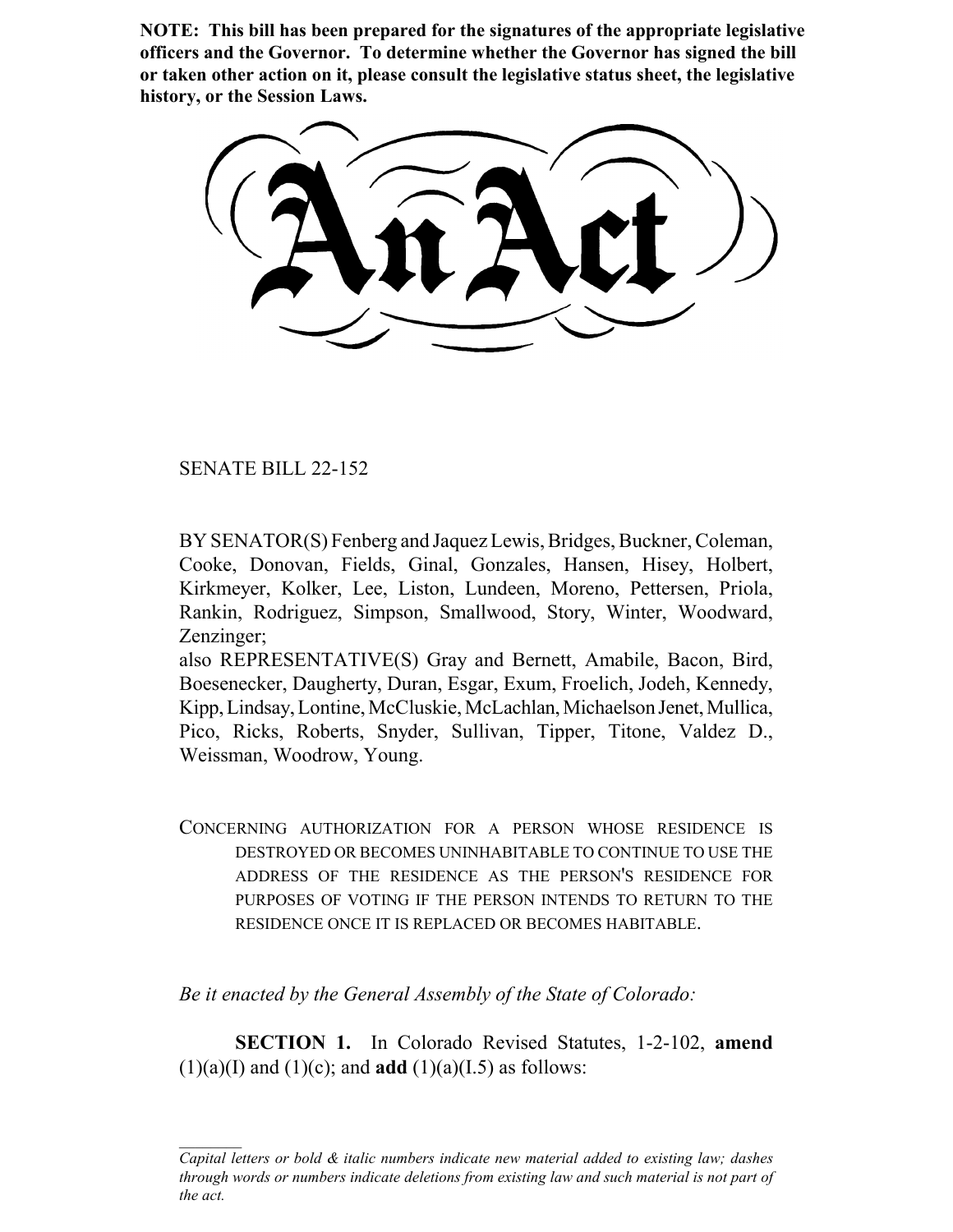**1-2-102. Rules for determining residence.** (1) The following rules shall be used to determine the residence of a person intending to register or to vote in any precinct in this state and shall be used by election judges in challenge procedures:

(a) (I) The residence of a person is the principal or primary home or place of abode of a person. A principal or primary home or place of abode is that home or place in which a person's habitation is fixed and to which that person, whenever absent, has the present intention of returning after a departure or absence, regardless of the duration of the absence. EXCEPT AS OTHERWISE PROVIDED IN THIS SECTION, a residence is a permanent building or part of a building and may include a house, condominium, apartment, room in a house, or mobile home. No vacant lot or business address shall be considered a residence.

(I.5) IF THE RESIDENCE OF AN ELECTOR IS DESTROYED OR BECOMES UNINHABITABLE, DUE TO A NATURAL DISASTER OR FOR ANY OTHER REASON, AND THE ELECTOR HAS THE PRESENT INTENTION OF RETURNING TO THE RESIDENCE ONCE IT IS HABITABLE OR RETURNING TO A NEWLY CONSTRUCTED RESIDENCE AT THE SAME ADDRESS, THE ELECTOR MAY CONTINUE TO USE THE ADDRESS OF THE DESTROYED OR UNINHABITABLE RESIDENCE AS THE ELECTOR'S RESIDENCE.

(c) The residence given for voting purposes shall be the same as the residence given for motor vehicle registration and for state income tax purposes; EXCEPT THAT THIS SUBSECTION  $(1)(c)$  DOES NOT APPLY TO AN ELECTOR USING THE ADDRESS OF A DESTROYED OR UNINHABITABLE RESIDENCE AS THE ELECTOR'S RESIDENCE PURSUANT TO SUBSECTION  $(1)(a)(I.5)$  OF THIS SECTION.

**SECTION 2.** In Colorado Revised Statutes, 1-2-204, **amend** (2)(b) as follows:

**1-2-204. Questions answered by elector - rules.** (2) In addition, each elector shall correctly answer the following:

(b) The elector's place of residence, including municipal address with street number or, if there is no street number, by legal description of the land upon which the residence sits, including lot, block, addition, division, or subdivision, as applicable. In all other cases, the residence shall

## PAGE 2-SENATE BILL 22-152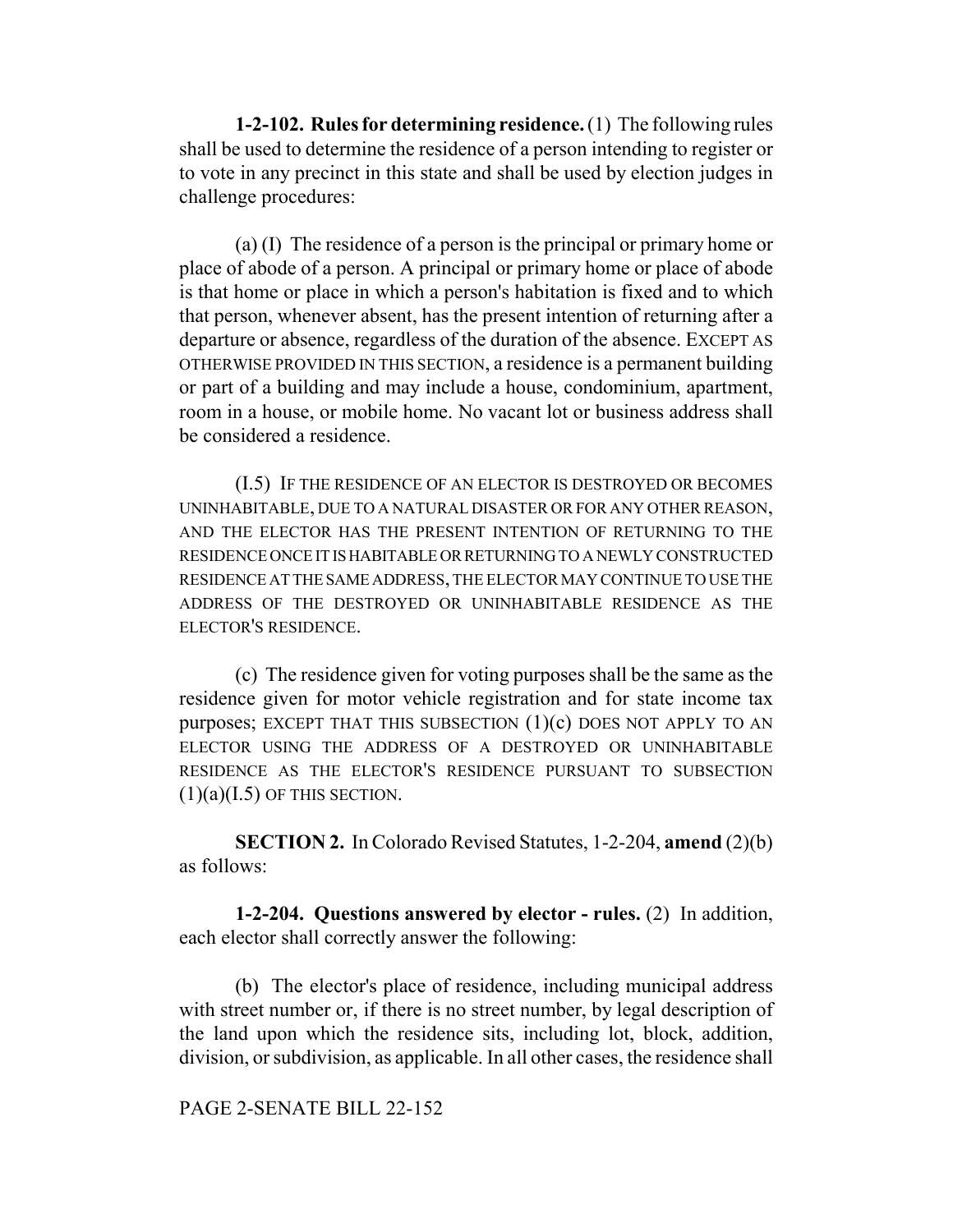be described by the section or subdivision in the township and range as established and numbered by the United States government survey. If the place of residence is an apartment house, rooming house, dormitory, hotel, or motel, the number of the floor and the number of the apartment or room shall also be given. EXCEPT AS ALLOWED BY SECTION 1-2-102 (1)(a), no vacant lot or business address shall be considered a residence. A post office box number shall not be used as a place of residence for the purposes of this subsection (2).

**SECTION 3.** In Colorado Revised Statutes, 31-10-201, **add** (3)(f) as follows:

**31-10-201. Qualifications of municipal electors.** (3) The judges of election, in determining the residence of a person offering to vote, shall be governed by the following rules, so far as they may be applicable:

(f) IF THE RESIDENCE OF A PERSON IS DESTROYED OR BECOMES UNINHABITABLE, DUE TO A NATURAL DISASTER OR FOR ANY OTHER REASON, AND THE PERSON HAS THE PRESENT INTENTION OF RETURNING TO THE RESIDENCE ONCE IT IS HABITABLE OR RETURNING TO A NEWLY CONSTRUCTED RESIDENCE AT THE SAME ADDRESS, THE PERSON MAY CONTINUE TO USE THE ADDRESS OF THE DESTROYED OR UNINHABITABLE RESIDENCE AS THE PERSON'S RESIDENCE FOR PURPOSES OF THIS SECTION.THE RESIDENCE GIVEN FOR MOTOR VEHICLE REGISTRATION AND FOR STATE INCOME TAX PURPOSES MAY BE DIFFERENT FROM THE ADDRESS GIVEN FOR VOTING PURPOSES PURSUANT TO THIS SUBSECTION  $(3)(f)$ .

**SECTION 4. Safety clause.** The general assembly hereby finds,